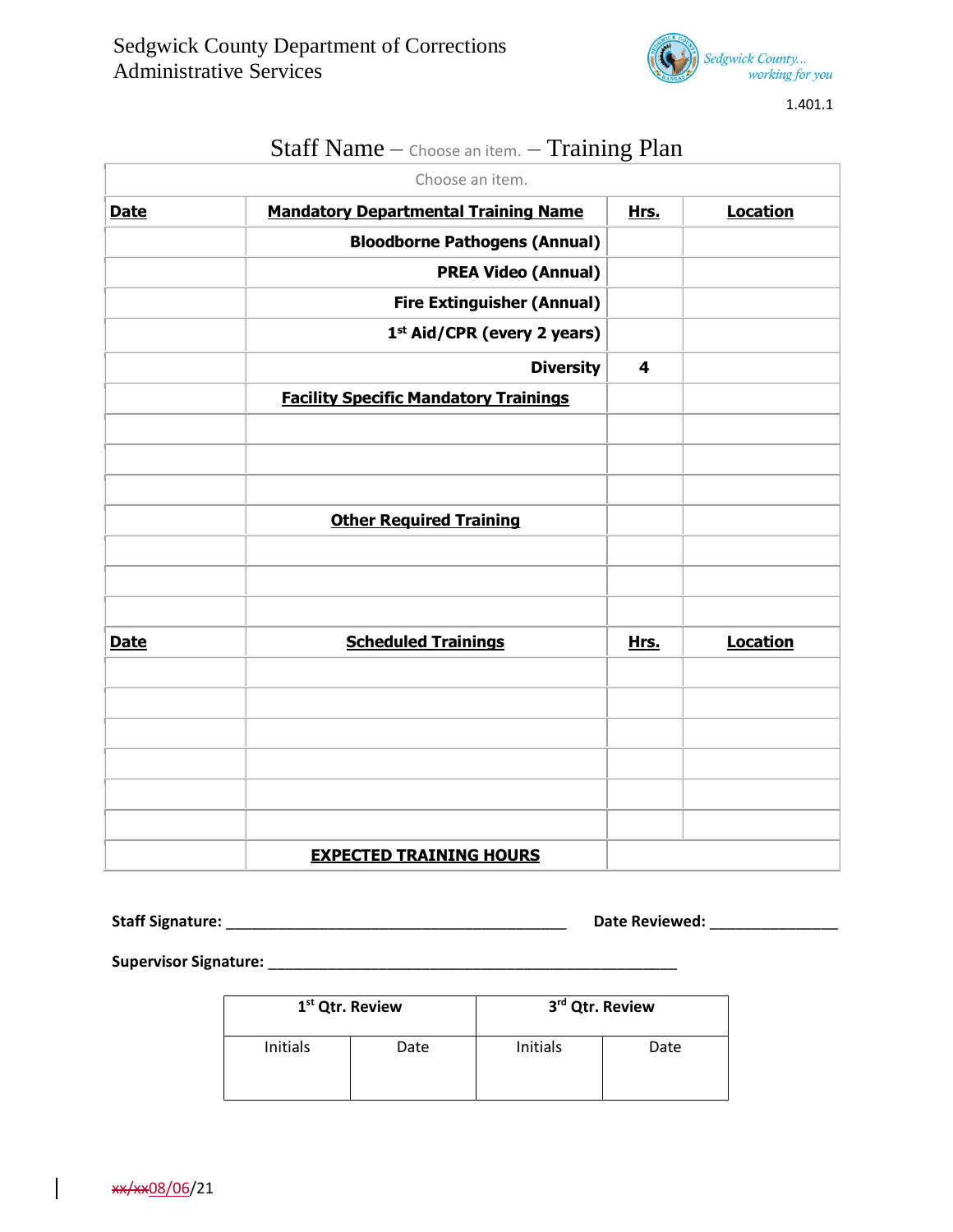

1.401.1

## *Developing Your Personal Training Plan*

Identify necessary and on-going training to perform job functions (i.e.: CPR certification, MAB certification, WRNA and LS-CMI certification, YLS/CMI 2.0 certification, etc.) > Identify any mandatory department or facility training. (Violence in the Workplace, BBP, Diversity trainings, Suicide Prevention, etc.) Utilize Years of Service Training Guidelines below as a starting point when designing a training plan.  $\geq$  Communicate interests and prepare your projected plan with your supervisor with ideas for personal development. Include any available certificate programs offered through Human Resources and SCDOC. Communicate with supervisor any additional training opportunity after plan is agreed upon. Work towards completion of the annual training hours. Work with supervisor to minimize any excessive accumulation of training hours beyond the annual minimum.

## **Years of Service Training Guidelines**

*New Employee 0-12 months:* Complete on-the-job training and mandatory new employee training required by Human Resources and SCDOC.

*Employee 1-5 years:* Work to grow as an employee, focusing on knowledge and skills needed to successfully perform your job.

*Over 5 years:* Continue identifying areas of development and structure training plan to enhance individual capabilities and opportunities within the organization. TIP: Human Resources Certification programs, workshops, supervisor development, etc.